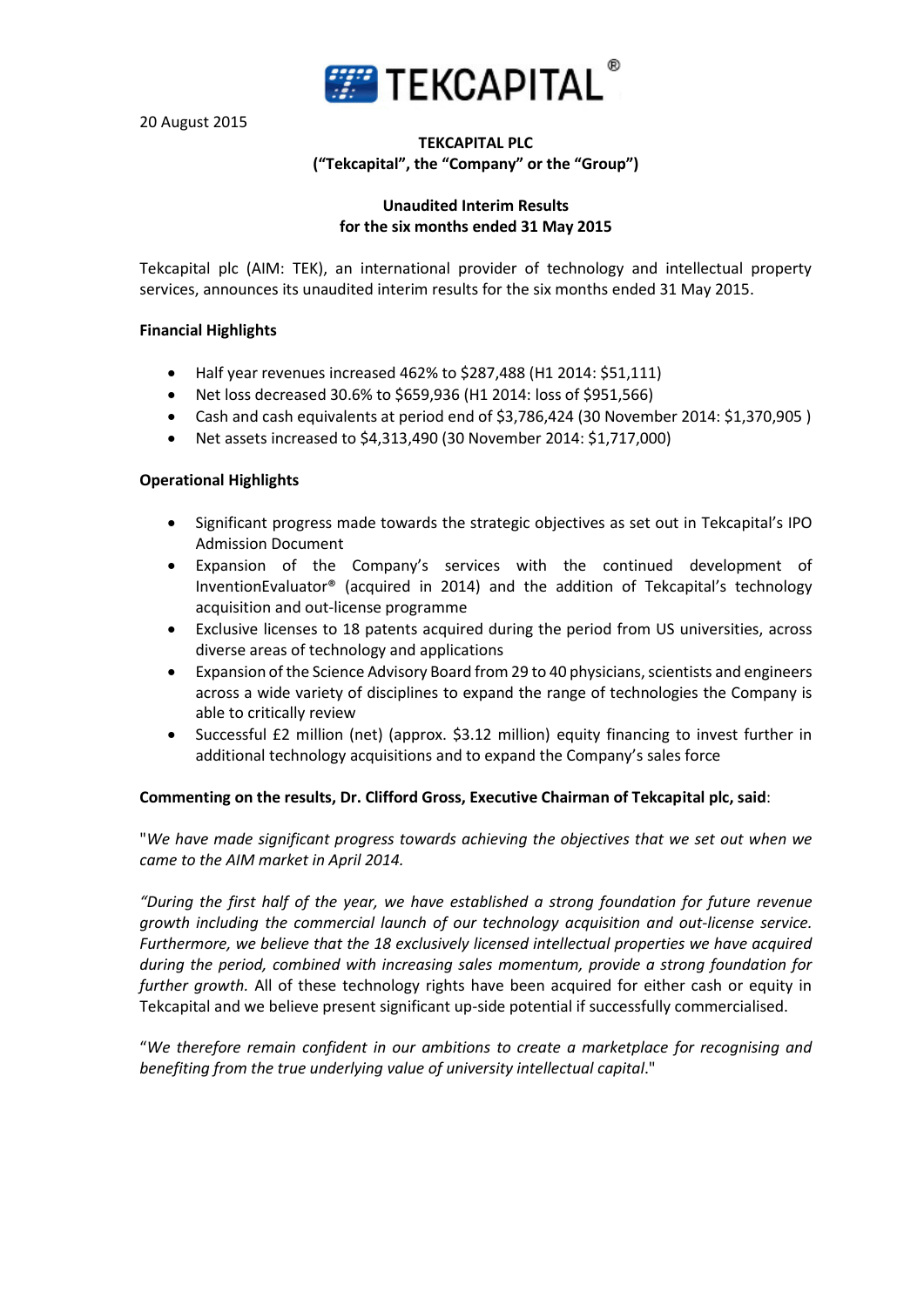#### **For further information please contact:**

Clifford M. Gross, Ph.D. info@tekcapital.com

**Allenby Capital Limited (Nominated Adviser & Joint Broker) +44 (0) 20 3328 5656** Jeremy Porter / Alex Brearley

**Optiva Securities Limited (Joint Broker) +44 (0) 20 3137 1904** Jeremy King / Vishal Balasingham in the matrix of the settenties of the settenties.com

**Walbrook PR Ltd +44 (0) 20 7933 8780** Paul Cornelius / Paul McManus tekcapital@walbrookpr.com

**Tekcapital Plc +1 305 200 3450 Ext 305**

#### **About Tekcapital** - *The World's Largest University Network for Open Innovation*

Tekcapital helps clients profit from new, university-developed intellectual properties. With our proprietary discovery search engine, linked to 4,000+ universities in 160 countries, coupled with expert scientific review, we provide a turn-key service to make it easy for clients to find and acquire the IP they need to create a competitive advantage. Tekcapital plc is listed on the AIM market of the London Stock Exchange (AIM: symbol TEK) and is headquartered in Oxford, in the UK. For more information, please visit www.tekcapital.com.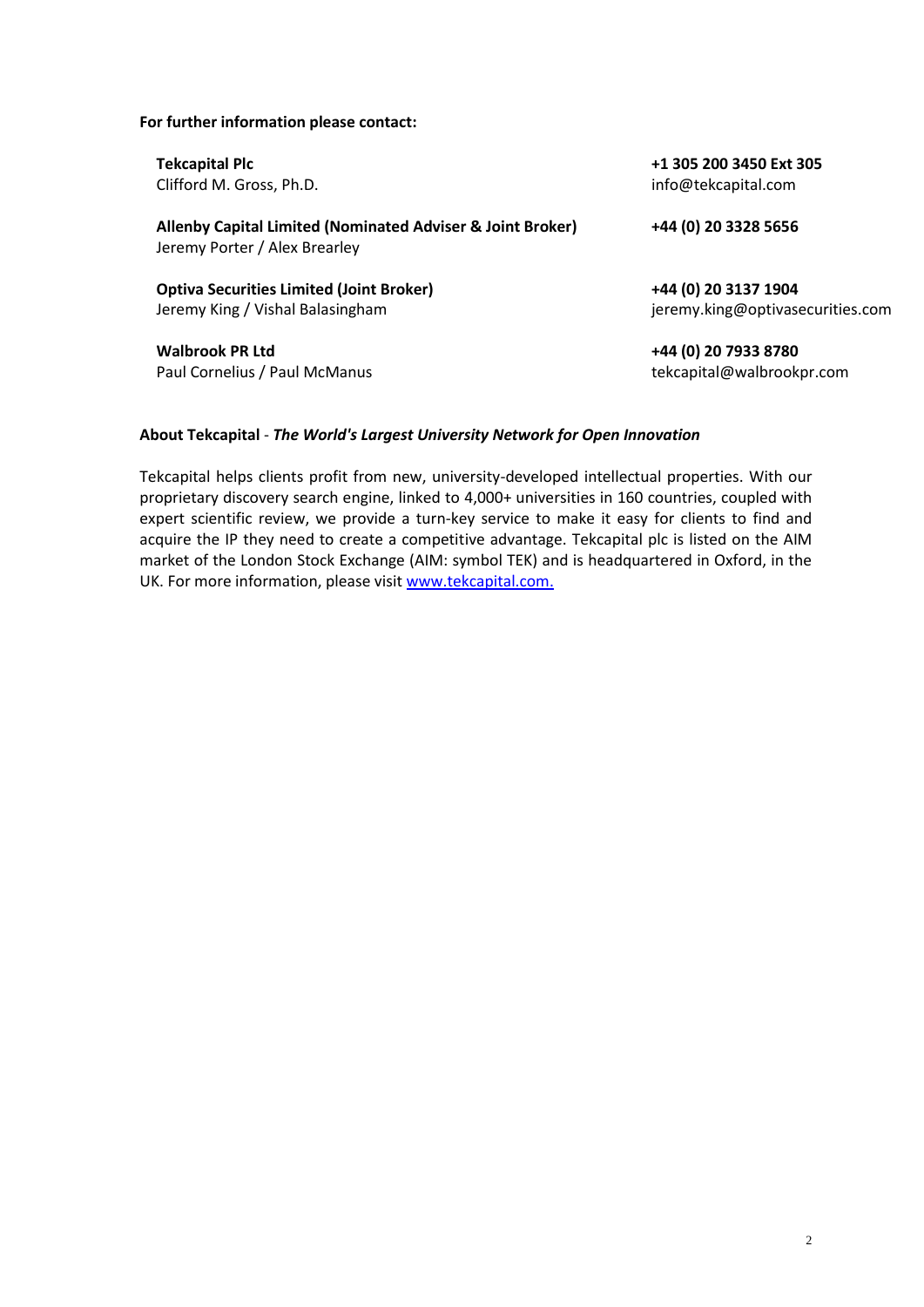# **Chairman's statement**

I am pleased to present our half year results for the period ended 31 May 2015. Our strategy, as laid out in our IPO Admission Document, is to scale Tekcapital's business up to a position that enables us to provide our service offering to a wide range of clients around the world, with an initial concentration on the UK and North American markets.

We have also focused on adding additional services, either organically or through accretive acquisitions, with the aim of enabling the Group to assist its clients further in determining and extracting value from IP and the transformative innovations that they represent.

As planned, we have begun to scale up our sales operations and have also expanded our service offering with the post-acquisition development of InventionEvaluator® and the launch of our Technology Acquisition and Out-license service.

These newly expanded services leverage our core competencies and have enabled Tekcapital to acquire 27 exclusive intellectual property licenses in the year-to-date. These acquisitions have been across a diverse range of areas including:

- wearable optical displays;
- non-invasive glucose monitoring for diabetics;
- improved food processes to enhance the nutritional content of widely-consumed foods;
- portable energy harvesting to power mobile electronics from everyday human movement; and
- improved air conditioning efficiency using advanced aeronautical designs.

All of these technology rights have been acquired for either cash or equity in Tekcapital and we believe present significant up-side potential if successfully commercialised.

We have similarly expanded our Science Advisory Board with 11 new appointments to widen the range of technologies that the Company is able to review. At the end of the period, our Science Advisory Board consisted of 40 physicians, scientists and engineers across a wide variety of industries.

At the beginning of May 2015 we completed an oversubscribed, follow-on equity financing round, raising approximately £2 million (approximately \$3.12 million), net of expenses. We finished the period with strengthened net assets of \$4.31 million (30 November 2014: \$1.72 million). Furthermore, post period end and in line with our stated strategy of acquiring compelling new intellectual property rights for subsequent out-licensing, we have identified and successfully acquired a portfolio of patented, energy efficiency-technologies, designed to improve the efficiency and reduce the carbon footprint of central air conditioning systems. As with our other acquired property rights, our goal is to out-license these nine patents to a major manufacturer to empower them to leverage the competitive advantage derived from these technology advancements.

## **Financial Review**

Revenue for the period was \$0.29 million, representing a 462% increase over the comparative period last year (H1 2014: \$0.05 million). This increase in revenue was a direct result of the clients using the Company's intellectual property services and the first full six months of revenue recognition from the acquisition of InventionEvaluator®, completed in mid-2014.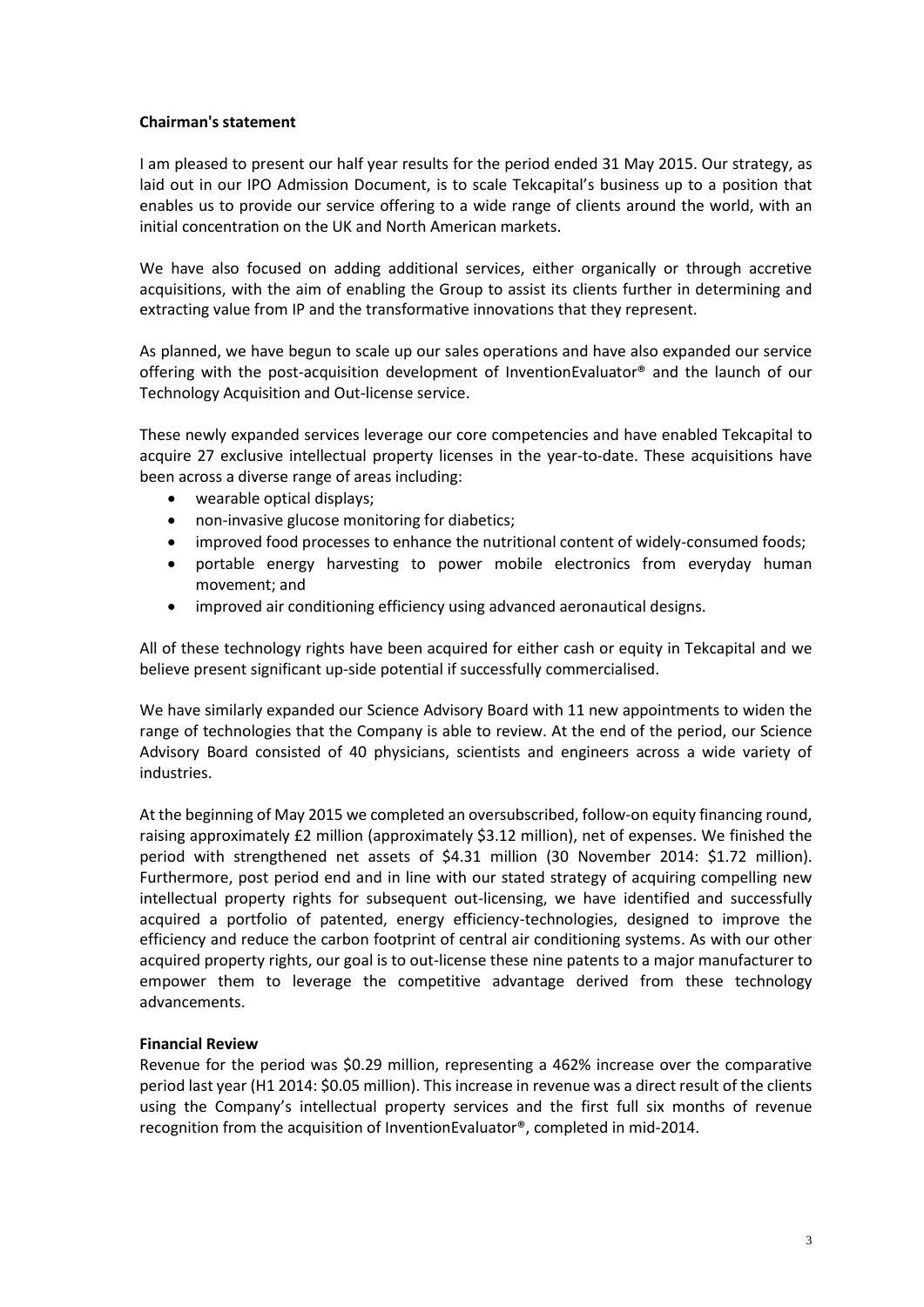Group losses before tax were \$0.66 million (H1 2014: loss of \$0.95 million) as the Company continued its strategy to invest for future growth over the coming years with the addition of new staff, new routes to market and new product offerings.

On 6 May 2015, the Company raised net proceeds of £2 million (approximately \$3.12 million) by way of an oversubscribed equity placing of 10,750,000 new ordinary shares of 0.4p each at a price of 20 pence per share.

Loss per share therefore reduced to \$0.03 as a result of sales growth and the increased shares in issue from 17,037,309 to 25,032,898.

Cash and cash equivalents at the period end stood at \$3.79 million (FY 2014: \$1.37 million) with net assets increased to \$4.31 million (H1 2014: \$1.44 million).

#### **Current trading and outlook**

Having widened our service range, extended our market presence, and begun to raise our profile, we expect to see net growth in our business for the remainder of the year and beyond, whilst keeping expenses and fixed overheads at modest levels.

I would like to take this opportunity to thank our shareholders for supporting us to date and we look forward to delivering on our goal to help our clients create market value and profit from new university developed technologies and intellectual property. I look forward to providing a full report on progress within our annual results for the year to 30 November 2015.

Clifford M. Gross, Ph.D. Executive Chairman 20 August 2015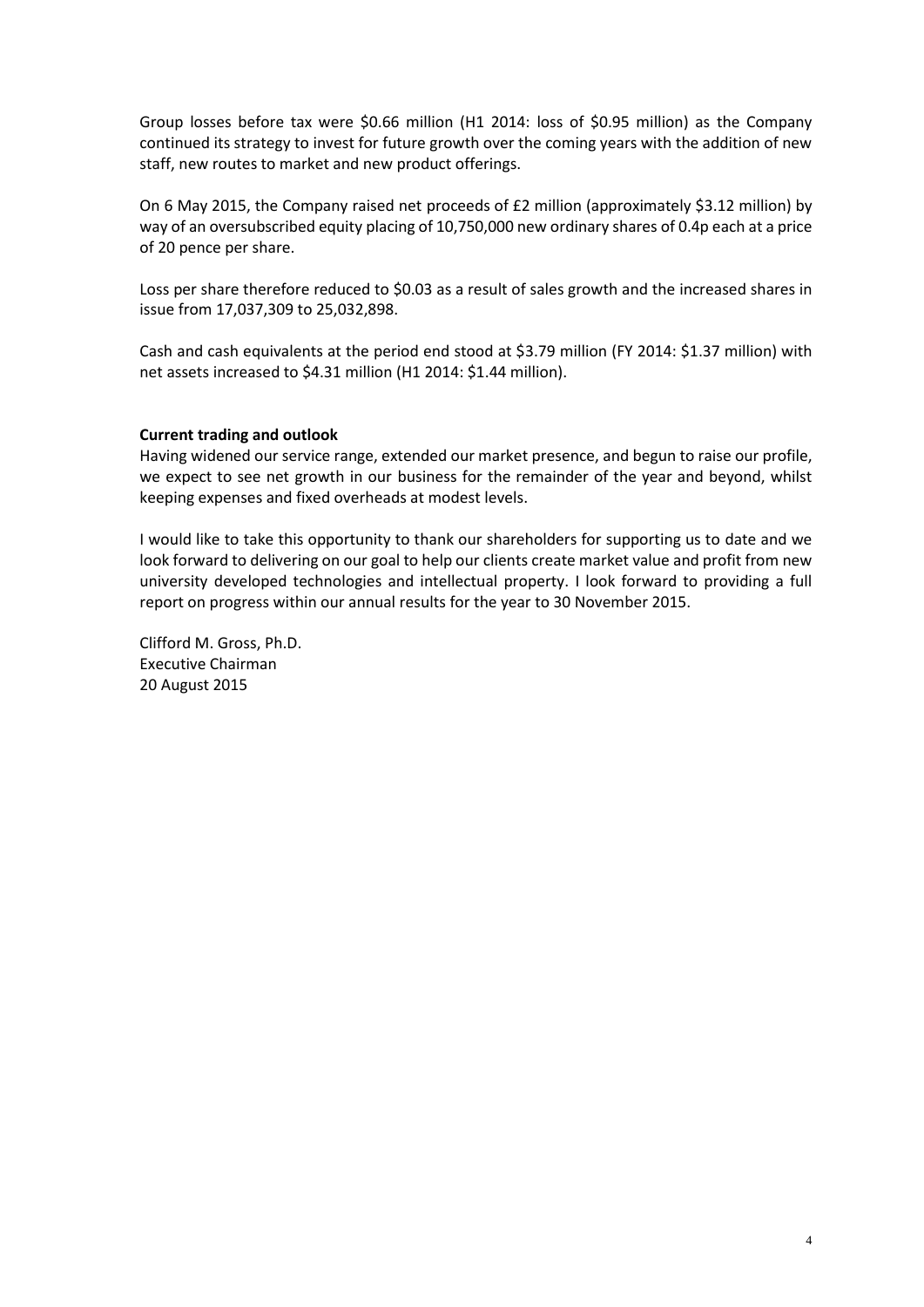**Unaudited condensed consolidated income statement for the six month period ended 31 May 2015**

|                                                                      | <b>Notes</b> | Six months<br>ended 31 May<br>2015<br><b>Unaudited</b><br>\$ | Six months<br>ended 31 May<br>2014<br><b>Unaudited</b><br>\$ | Year ended 30<br><b>November</b><br>2014<br><b>Audited</b><br>\$ |
|----------------------------------------------------------------------|--------------|--------------------------------------------------------------|--------------------------------------------------------------|------------------------------------------------------------------|
| Revenue                                                              |              | 287,488                                                      | 51,111                                                       | 210,337                                                          |
| Cost of sales                                                        |              |                                                              | (29, 758)                                                    |                                                                  |
| <b>Gross profit</b>                                                  |              | 287,488                                                      | 21,353                                                       | 210,337                                                          |
| Foreign exchange movements                                           |              | (95)                                                         | 8,406                                                        | (80, 112)                                                        |
| Other administrative expenses                                        |              | (947, 352)                                                   | (406,195)                                                    | (1, 123, 936)                                                    |
| <b>Operating loss</b>                                                |              | (659, 959)                                                   | (376, 436)                                                   | (933, 711)                                                       |
| Finance income                                                       |              | 23                                                           |                                                              | 142                                                              |
| <b>IPO</b> costs                                                     |              |                                                              | (575, 130)                                                   |                                                                  |
| Loss before taxation                                                 |              | (659, 936)                                                   | (951, 566)                                                   | (993,569)                                                        |
| Income tax expense                                                   | 3            |                                                              |                                                              | (1,300)                                                          |
| Loss after taxation for the period<br>attributable to equity holders |              | (659, 936)                                                   | (951, 567)                                                   | (994, 869)                                                       |
| Basic and diluted loss per share<br>$(5)$ :                          | 4            | (0.03)                                                       | (0.06)                                                       | (0.05)                                                           |

All amounts relate to continuing operations.

# **Unaudited consolidated statement of comprehensive income for the six month period ended 31 May 2015**

|                                                 | <b>Notes</b> | Six months<br>ended 31 May<br>2015<br><b>Unaudited</b><br>Ş | Six months<br>ended 31 May<br>2014<br><b>Unaudited</b><br>\$ | Year ended 30<br><b>November</b><br>2014<br><b>Audited</b><br>\$ |
|-------------------------------------------------|--------------|-------------------------------------------------------------|--------------------------------------------------------------|------------------------------------------------------------------|
| Loss for the year<br>Other comprehensive income |              | (659, 936)                                                  | (951, 567)                                                   | (994, 869)                                                       |
| <b>Currency translation difference</b>          |              | (37,290)                                                    |                                                              |                                                                  |
| Other comprehensive income                      |              | (37, 290)                                                   |                                                              |                                                                  |
| <b>Total comprehensive income</b>               |              | (697,226)                                                   | (951, 567)                                                   | (994,869)                                                        |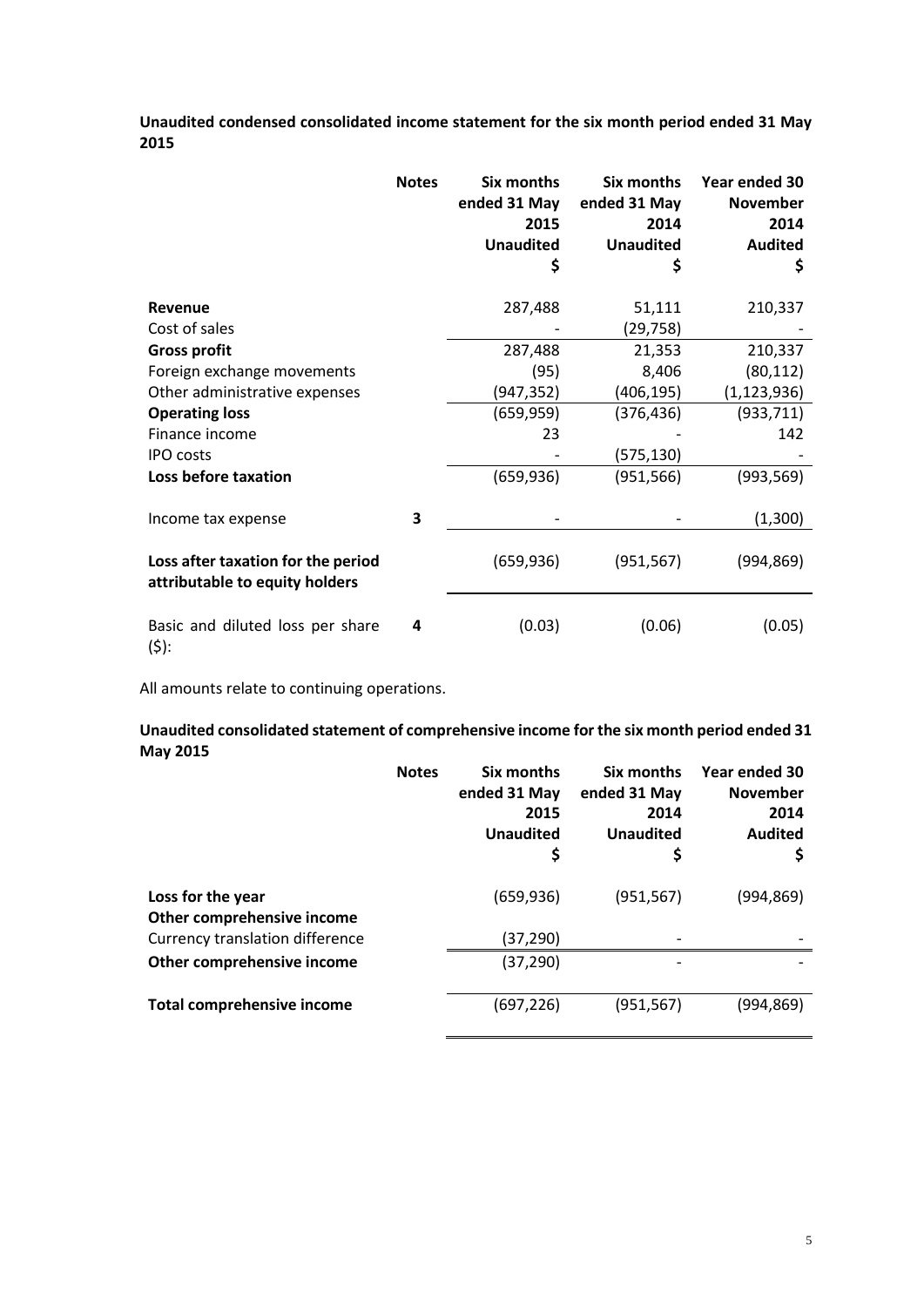# **Unaudited condensed consolidated statement of financial position as at 31 May 2015**

|                                                            | <b>Notes</b> | As at 31 May 2015 | As at 31<br><b>May 2014</b> | As at 30<br><b>November</b><br>2014 |
|------------------------------------------------------------|--------------|-------------------|-----------------------------|-------------------------------------|
|                                                            |              | <b>Unaudited</b>  | <b>Unaudited</b>            | <b>Audited</b>                      |
|                                                            |              | \$                | \$                          | \$                                  |
| <b>Assets</b>                                              |              |                   |                             |                                     |
| <b>Non-current assets</b>                                  |              |                   |                             |                                     |
| Intangible assets                                          |              | 523,244           |                             | 350,251                             |
| Property, plant and equipment                              |              | 4,130             | 17,434                      | 6,628                               |
|                                                            |              | 527,374           | 17,434                      | 356,879                             |
| <b>Current assets</b>                                      |              |                   |                             |                                     |
| Trade and other receivables                                |              | 188,717           | 106,403                     | 90,568                              |
| Cash and cash equivalents                                  |              | 3,786,424         | 2,131,569                   | 1,370,905                           |
|                                                            |              | 3,975,141         | 2,237,972                   | 1,461,473                           |
|                                                            |              |                   |                             |                                     |
| <b>Total assets</b>                                        |              | 4,502,515         | 2,255,406                   | 1,818,352                           |
|                                                            |              |                   |                             |                                     |
| <b>Equity and liabilities</b>                              |              |                   |                             |                                     |
| <b>Current liabilities</b>                                 |              |                   |                             |                                     |
| Trade and other payables<br>Current income tax liabilities |              | 189,025           | 810,736                     | 100,052                             |
|                                                            |              |                   |                             | 1,300                               |
| Loans and borrowings<br><b>Total liabilities</b>           |              |                   |                             |                                     |
|                                                            |              | 189,025           | 810,736                     | 101,352                             |
| <b>Capital and reserves</b>                                |              |                   |                             |                                     |
| Share capital                                              | 5            | 223,677           | 148,438                     | 154,842                             |
| Share premium                                              |              | 5,896,007         | 2,364,667                   | 2,673,905                           |
| Merger reserve                                             |              | (72, 169)         | (72, 159)                   | (72, 169)                           |
| Retained earnings                                          |              | (1,734,025)       | (996, 276)                  | (1,039,578)                         |
| equity attributable<br>Total<br>to                         |              | 4,313,490         | 1,444,670                   | 1,717,000                           |
| equity holders of the parent                               |              |                   |                             |                                     |
| Total equity and liabilities                               |              | 4,502,515         | 2,255,406                   | 1,818,352                           |
|                                                            |              |                   |                             |                                     |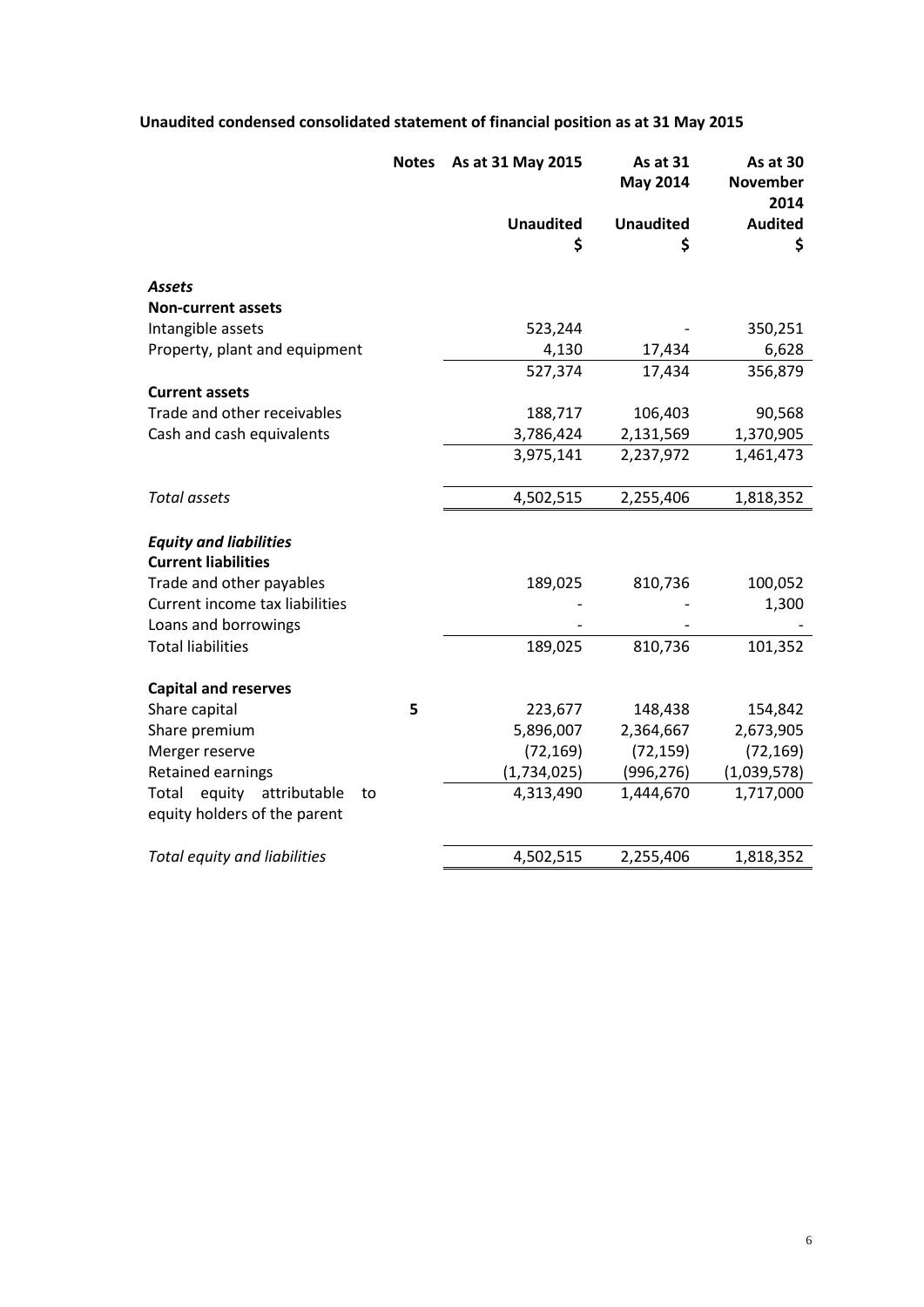**Unaudited condensed consolidated statement of cash flows for the six month period ended 31 May 2015**

|                                                             | <b>Notes</b> | <b>Six months</b><br>ended 31 May<br>2015<br><b>Unaudited</b><br>\$ | Six months<br>ended 31 May<br>2014<br><b>Unaudited</b><br>\$ | Year ended 30<br><b>November</b><br>2014<br><b>Audited</b><br>\$ |
|-------------------------------------------------------------|--------------|---------------------------------------------------------------------|--------------------------------------------------------------|------------------------------------------------------------------|
| Cash flows from operating activities                        |              |                                                                     |                                                              |                                                                  |
| Loss before income tax                                      |              | (659, 936)                                                          | (951, 567)                                                   | (993, 569)                                                       |
| Adjustments for:                                            |              |                                                                     |                                                              |                                                                  |
| Depreciation                                                |              | 1,870                                                               |                                                              | 2,003                                                            |
| Amortisation                                                |              | 6,803                                                               |                                                              | 3,605                                                            |
| Share based payment expense                                 |              | 2,779                                                               |                                                              |                                                                  |
| Finance costs (net)                                         |              | (23)                                                                |                                                              | (142)                                                            |
| Operating profit before working capital<br>changes          |              | (648, 507)                                                          | (951, 567)                                                   | (988, 103)                                                       |
| Changes in working capital:                                 |              |                                                                     |                                                              |                                                                  |
| Increase in trade and other receivables                     |              | (98, 150)                                                           | (94, 519)                                                    | (78, 685)                                                        |
| Increase in trade and other payables                        |              | 88,973                                                              | 763,037                                                      | 52,354                                                           |
| Tax paid                                                    |              | (1,300)                                                             |                                                              |                                                                  |
| Net cash used in operating activities                       |              | (658, 984)                                                          | (283, 049)                                                   | (1,014,434)                                                      |
| Cash flows from investing activities                        |              |                                                                     |                                                              |                                                                  |
| Acquisition<br>оf<br>property,<br>plant<br>and<br>equipment |              | (55)                                                                | (17, 434)                                                    | (8,631)                                                          |
| Disposals of property, plant and equipment                  |              | 419                                                                 |                                                              | (33, 306)                                                        |
| Interest received                                           |              | 23                                                                  |                                                              | 142                                                              |
| Net cash from/(used in) investing activities                |              | 387                                                                 | (17, 434)                                                    | (41, 795)                                                        |
| <b>Cash flows from financing activities</b>                 |              |                                                                     |                                                              |                                                                  |
| Repayment of loans                                          |              |                                                                     |                                                              |                                                                  |
| Loans from related parties                                  |              |                                                                     |                                                              |                                                                  |
| Proceeds from issuance of Ordinary Shares                   |              | 3,286,060                                                           | 3,342,800                                                    | 3,337,882                                                        |
| Costs of raising finance                                    |              | (164, 456)                                                          | (924, 648)                                                   | (924, 648)                                                       |
| Net cash from financing activities                          |              | 3,121,604                                                           | 2,418,152                                                    | 2,413,234                                                        |
| Net increase in cash and cash equivalents                   |              | 2,463,007                                                           | 2,117,669                                                    | 1,357,005                                                        |
| Net foreign exchange difference                             |              | (47, 488)                                                           |                                                              |                                                                  |
| Cash and cash equivalents at the beginning<br>of the period |              | 1,370,905                                                           | 13,900                                                       | 13,900                                                           |
| Cash and cash equivalents at the end of the<br>period       |              | 3,786,424                                                           | 2,131,569                                                    | 1,370,905                                                        |

During the period ended 31 May 2015 the Company's material non-cash transactions consisted of shares issued on acquisition of licences, as disclosed in note 5.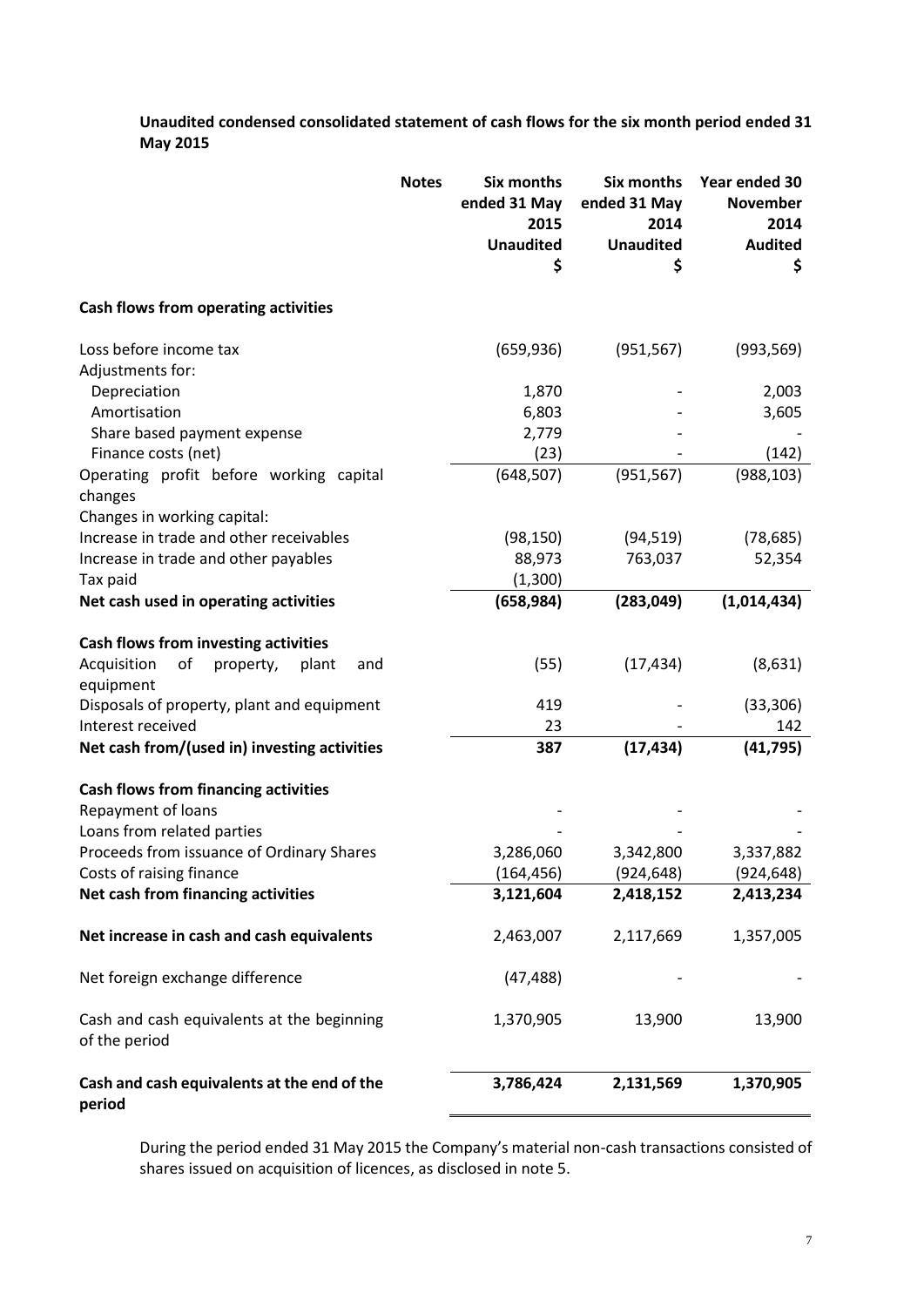**Unaudited condensed consolidated statement of changes in equity for the six month period ended 31 May 2015**

|                                                                                      | <b>Share</b><br>capital | <b>Share</b><br>premium | <b>Retained</b><br>earnings | <b>Merger</b><br>reserve | <b>Total equity</b><br>attributable<br>to equity<br>holders of<br>the parent |
|--------------------------------------------------------------------------------------|-------------------------|-------------------------|-----------------------------|--------------------------|------------------------------------------------------------------------------|
| <b>Unaudited</b>                                                                     | \$                      | \$                      | \$                          | \$                       | \$                                                                           |
| <b>Balance at 1 December 2014</b><br>Issue of Ordinary Shares, net of<br>issue costs | 154,842<br>68,835       | 2,673,905<br>3,222,102  | (1,039,578)                 | (72, 169)                | 1,717,000<br>3,290,937                                                       |
| Share based payments<br><b>Comprehensive income</b>                                  |                         |                         | 2,779                       |                          | 2,779                                                                        |
| Loss for the period<br>Other comprehensive expense                                   |                         |                         | (659, 936)                  |                          | (659, 936)                                                                   |
| <b>Currency translation differences</b><br>Total comprehensive expense               |                         |                         | (37, 290)<br>(697, 226)     |                          | (37, 290)<br>(697, 226)                                                      |
| Balance at 31 May 2015                                                               | 223,677                 | 5,896,007               | (1,734,025)                 | (72, 169)                | 4,313,490                                                                    |
| <b>Unaudited</b>                                                                     |                         |                         |                             |                          |                                                                              |
| <b>Balance at 1 December 2013</b><br><b>Comprehensive income</b>                     | 94,953                  |                         | (44, 709)                   | (72, 159)                | (21, 915)                                                                    |
| Loss for the period                                                                  |                         |                         | (951, 567)                  |                          | (951, 567)                                                                   |
| Total comprehensive income for<br>the period                                         |                         |                         | (951, 567)                  |                          | (951, 567)                                                                   |
| Share capital issues on initial public<br>offering                                   | 53,485                  | 3,289,315               |                             |                          | 3,342,800                                                                    |
| Cost of share issue                                                                  |                         | (924, 648)              |                             |                          | (924, 648)                                                                   |
| Balance at 31 May 2014                                                               | 148,438                 | 2.364,667               | (996, 276)                  | (72, 159)                | 1,444,670                                                                    |
| <b>Audited</b>                                                                       |                         |                         |                             |                          |                                                                              |
| <b>Balance at 1 December 2013</b><br><b>Comprehensive income</b>                     | 94,953                  |                         | (44, 709)                   | (72, 159)                | (21, 915)                                                                    |
| Loss for the period                                                                  |                         |                         | (994, 869)                  |                          | (994, 869)                                                                   |
| Total comprehensive income for<br>the period                                         |                         |                         | (994, 869)                  |                          | (994, 869)                                                                   |
| Acquired with new subsidiary<br>Share capital issues on initial public<br>offering   | 59,889                  | 3,598,553               |                             | (10)                     | (10)<br>3,658,442                                                            |
| Cost of share issue                                                                  |                         | (924, 648)              |                             |                          | (924, 648)                                                                   |
| <b>Balance at 30 November 2014</b>                                                   | 154,842                 | 2,673,905               | (1,039,578)                 | (72, 169)                | 1,717,000                                                                    |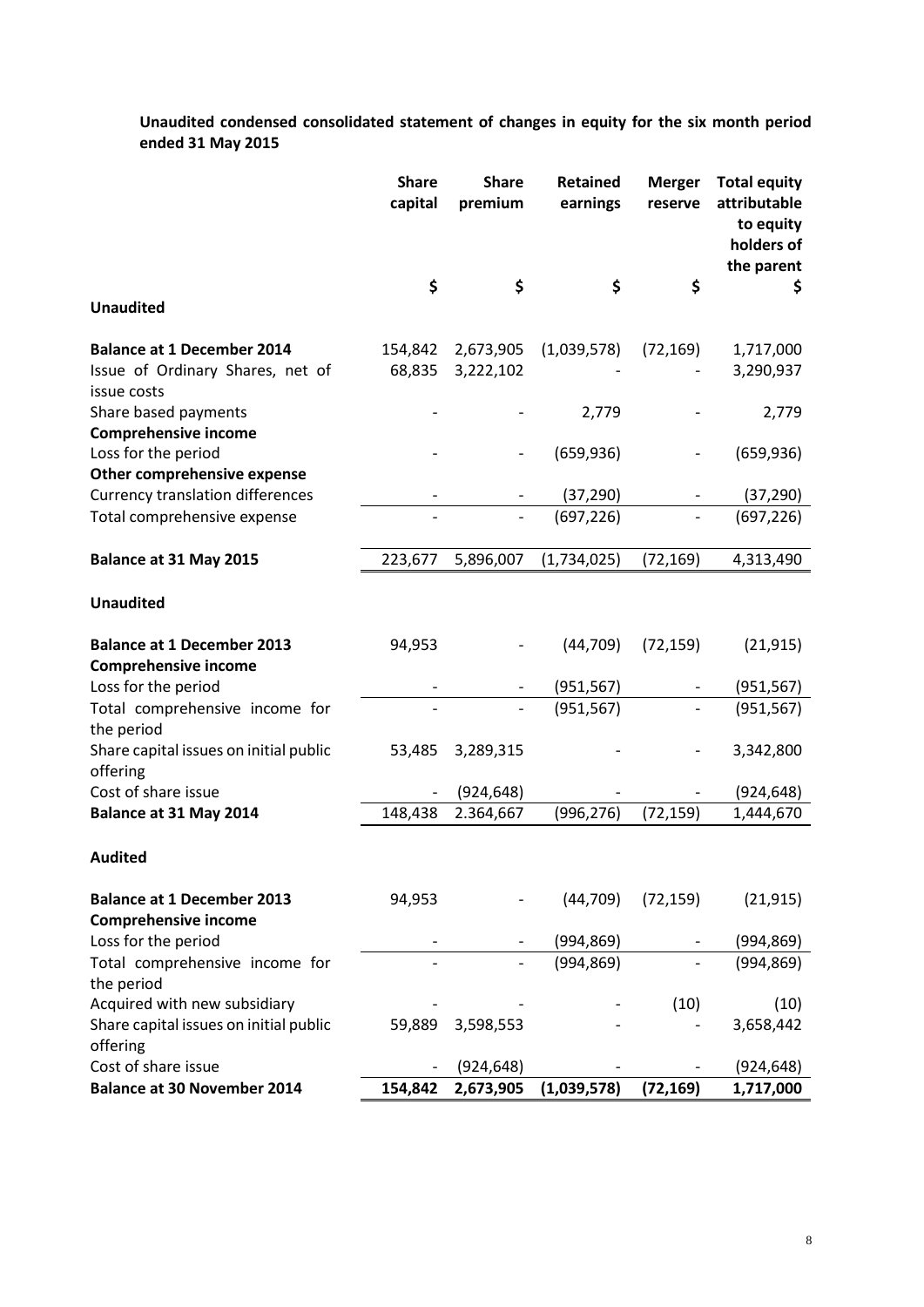Share capital represents the amount subscribed for share capital at nominal value.

Share premium represents the amount subscribed for share capital in excess of nominal value and net if any issue costs.

The merger reverse relates to the share for share exchange undertaken by the Company with Tekcapital Europe Limited on 18 February 2014.

Accumulated losses represent all other net gains and losses and transactions with owners not recognised elsewhere.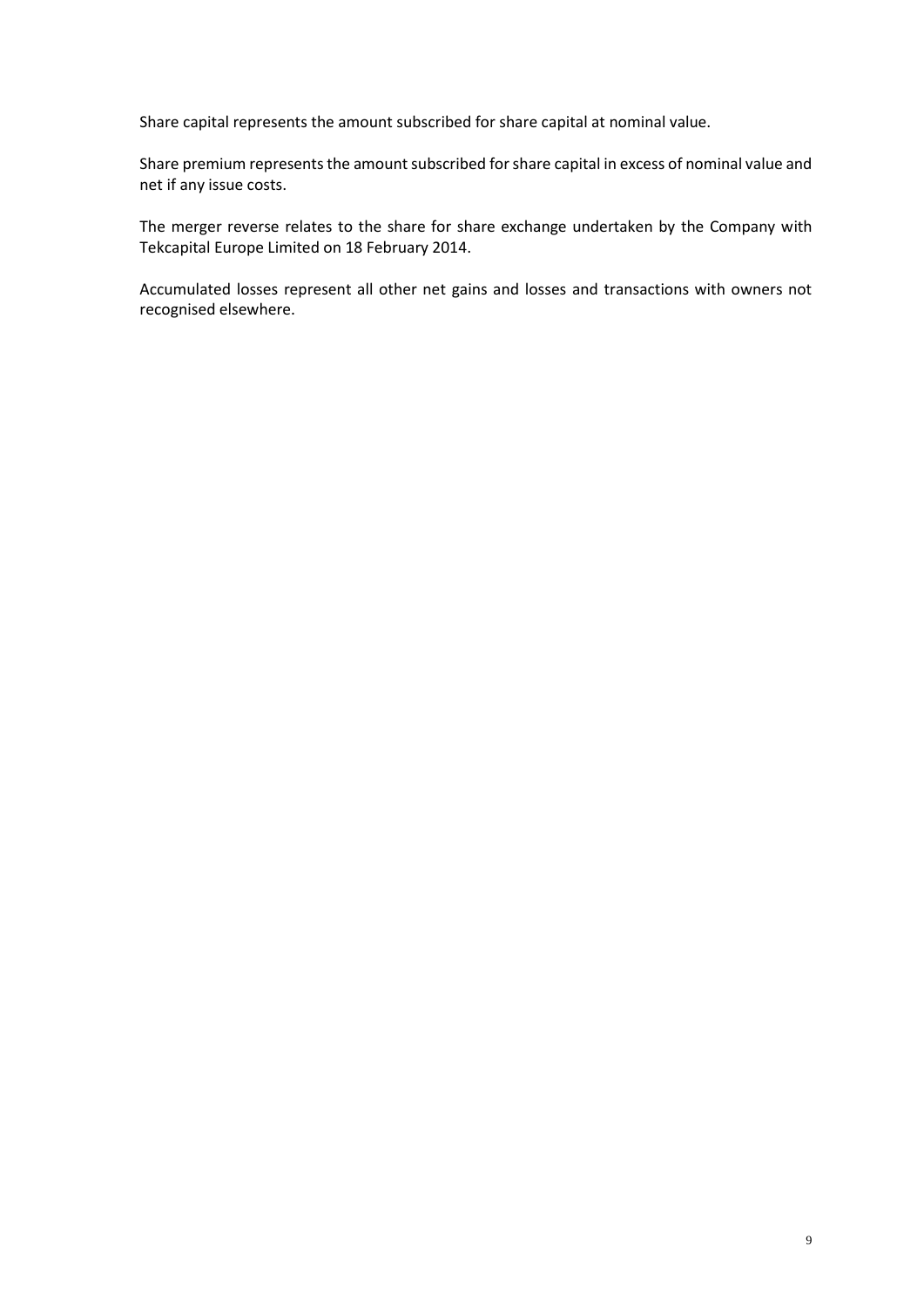### **Notes to the financial information**

### **1. General information**

The Company's registered office is at 5 Fleet Place, London, EC4M 7RD. The nature of the Company's operations and its principal activities are to act as the holding company of a group engaged in the provision of international technology and intellectual property services.

# **2. Basis of preparation**

The financial information for the six months ended 31 May 2015 set out in this interim financial information is unaudited and does not constitute statutory financial statements.

The interim condensed financial information has been presented in US Dollars ("\$").

The Directors do not propose a dividend for the period.

The Directors approved the interim financial information for the six months ended 31 May 2015 on 19 August 2015.

Copies of the interim financial information will be available on the Company's website: [www.tekcapital.com.](http://www.tekcapital.com/)

The principal accounting policies used in preparing the interim results are those the Group expects to apply in its financial statements for the year ending 30 November 2015.

The Company was incorporated on 3 February 2014 and entered into an agreement to acquire the entire issued and to be issued share capital of Tekcapital Europe Limited on 18 February 2014. The acquisition was effected by way of issue of shares.

In determining the appropriate accounting treatment for this transaction, the Directors considered IFRS 3"Business Combinations" (revised 2008). However, they concluded that this transaction fell outside the scope of IFRS 3 (revised 2008) since the transaction described above represents a combination of entities under common control.

In accordance with IAS 8 "Accounting Policies, changes in accounting estimates and errors", in developing an appropriate accounting policy, the Directors have considered the pronouncements or other standard setting bodies and specifically looked to accounting principles generally accepted in the United Kingdom ("UK GAAP") for guidance (FRS 6 – Acquisitions and Mergers) which does not conflict with IFRS and reflects the economic substance of the transaction.

Under UK GAAP, the assets and liabilities of both entities are recorded at book value, not fair value (although adjustments are made to achieve uniform accounting policies), intangible assets and contingent liabilities are recognised only to the extent that they are recognised by the legal acquirer in accordance with applicable IFRS, no goodwill is recognised, any expenses of the combination are written off immediately to the income statement and comparative amounts, if applicable, are restated as if the combination had taken place at the beginning of the earliest accounting period presented.

Therefore, although the Group reconstruction did not become unconditional until 18 February 2014, these consolidated financial statements are presented as if the Group structure has always been in place, including the activity from incorporation of the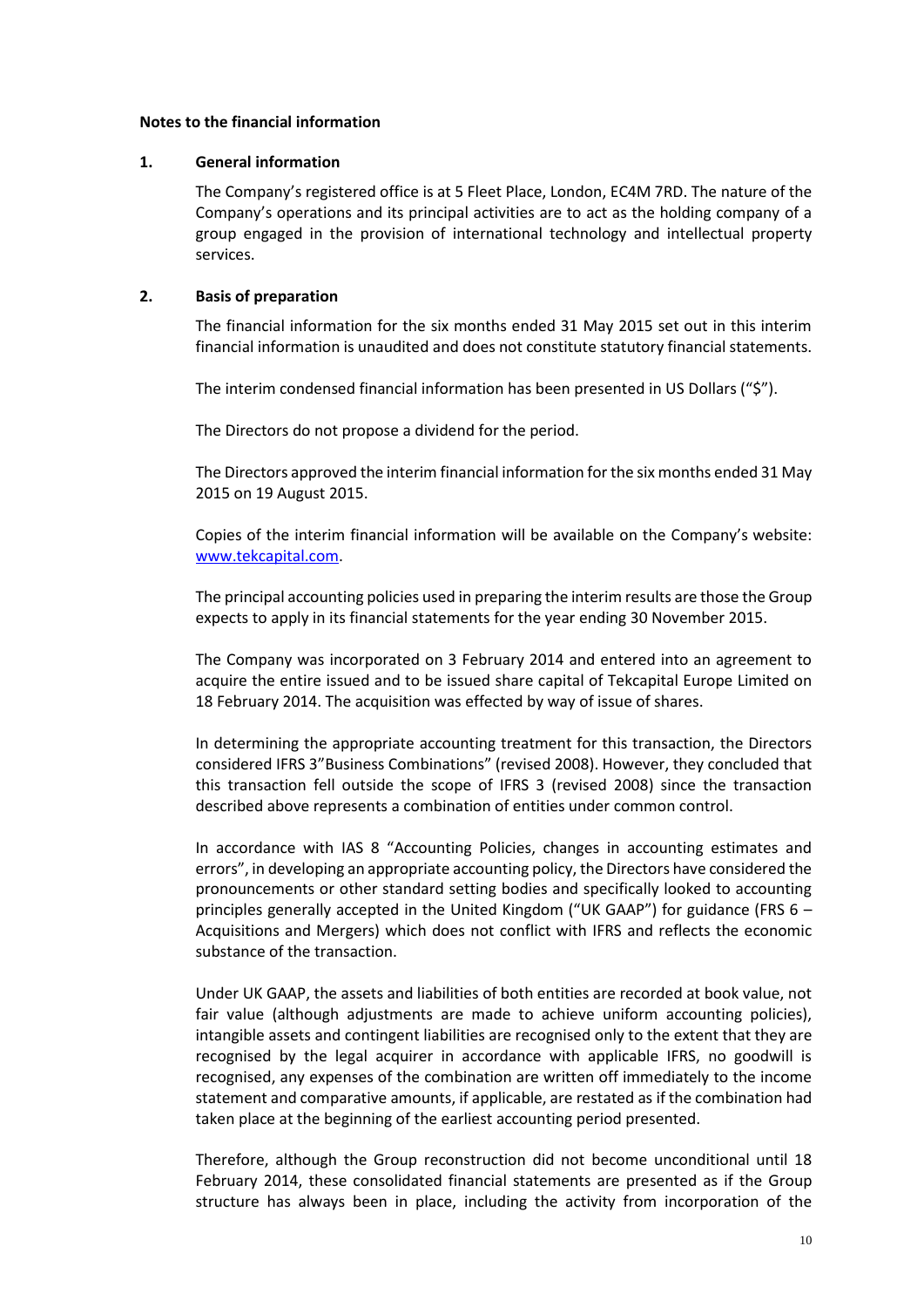Group's principal subsidiary. Both entities had the same management as well as majority shareholders.

Furthermore, as the Company was incorporated on 3 February 2014, while the Enlarged Group had been trading previously, the Statement of Comprehensive Income and Consolidated Statement of Changes in Equity and Consolidated Cash Flow Statements are proforma. On this basis, the Directors have decided that it is appropriate to reflect the combination using merger accounting principles as a group reconstruction under FRS  $6 -$ Acquisitions and Mergers in order to give a true and fair view. No fair value adjustments have been made as a result of the combination.

# **3. Taxation**

No charge to taxation has arisen in the six month period ended 31 May 2015 (31 May 2014: £nil).

# **4. Loss per share**

Basic earnings per share is calculated by dividing the earnings attributable to ordinary shareholders by the weighted average number of Ordinary Shares outstanding during the period.

In calculating the weighted average number of Ordinary Shares outstanding (the denominator of the earnings per share calculation) during the period in which the share transaction occurs:

- The number of Ordinary Shares outstanding from the beginning of that period to the acquisition date shall be computed on the basis of the weighted average number of Ordinary Shares of the legal acquiree (accounting acquirer) outstanding during the period multiplied by the exchange ratio established in the merger agreement; and
- The number of Ordinary Shares outstanding from the acquisition date to the end of that period shall be the actual number of Ordinary Shares of the legal acquirer (the accounting acquire) outstanding during the period.

The basic earnings per share for each comparative period before the acquisition date presented in the consolidated financial information following a share for share exchange shall be calculated by dividing:

- The profit or loss of the legal acquire attributable to ordinary shareholders in each of those periods; by
- The legal acquiree's historical weighted average number of ordinary shares outstanding multiplied by the exchange ratio established in the acquisition agreement.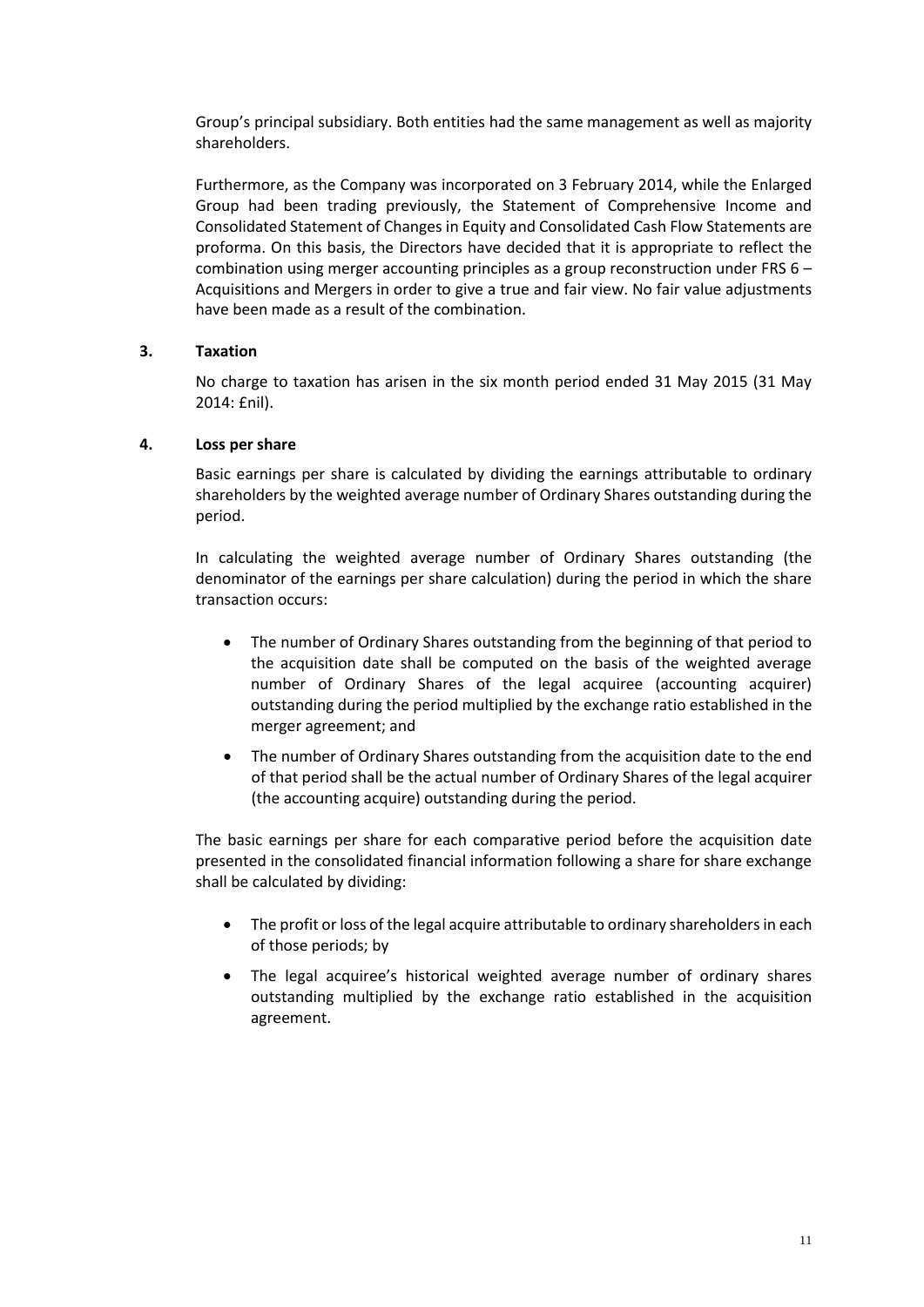|                                                             | Six months<br>ended 31 May<br>2015 | Six months<br>ended 31 May<br>2014 | Year ended 30<br>November 2014 |
|-------------------------------------------------------------|------------------------------------|------------------------------------|--------------------------------|
|                                                             | \$                                 | \$                                 | \$                             |
| Losses attributable to equity<br>holders of the Company (£) | (659, 936)                         | (951, 567)                         | (994, 869)                     |
| Weighted average number<br>of Ordinary Shares in issue:     |                                    |                                    |                                |
| <b>Basic</b>                                                | 25,032,898                         | 17,037,309                         | 17,381,887                     |
| Diluted                                                     | 25,032,898                         | 17,037,309                         | 17,381,887                     |
| Basic loss per share $(5)$                                  | 0.03                               | 0.06                               | 0.05                           |
| Diluted loss per share (\$)                                 | 0.03                               | 0.06                               | 0.05                           |

At 31 May 2015 and 31 May 2014 the Company had no dilutive financial instruments in place and therefore diluted earnings per share is the same as basic earnings per share.

# **5. Share capital**

Ordinary Shares of £0.004 par value.

|                                | Six months ended 31 May 2015   |                     |               |  |
|--------------------------------|--------------------------------|---------------------|---------------|--|
| <b>Issued and fully paid</b>   | <b>Shares</b><br><b>Number</b> | Share capital<br>\$ | Share premium |  |
| Ordinary shares of £0.004 each |                                |                     |               |  |
| At 1 December 2014             | 23,383,747                     | 154,842             | 2,673,905     |  |
| Share issue (10 February 2015) | 65,732                         | 387                 | 18,946        |  |
| Share issue (14 April 2015)    | 479,060                        | 2.727               | 147,273       |  |
| Share issue (6 May 2015)       | 10,750,000                     | 65,721              | 3,055,883     |  |
| As at 31 May 2015              | 34,678,539                     | 223,677             | 5,896,007     |  |

The shares have full voting, dividend and capital distribution (including winding up) rights; they do not confer any rights of redemption.

On 10 February 2015 the Company issued 65,732 Ordinary Shares for \$19,333 on acquisition of a licence.

On 14 April 2015 the Company issued 479,060 Ordinary Shares for \$150,000 on acquisition of a licence.

On 6 May 2015 the Company issued 10,750,000 Ordinary Shares of £0.004 par value at £0.20 per share. The net proceeds received were \$3,121,604.